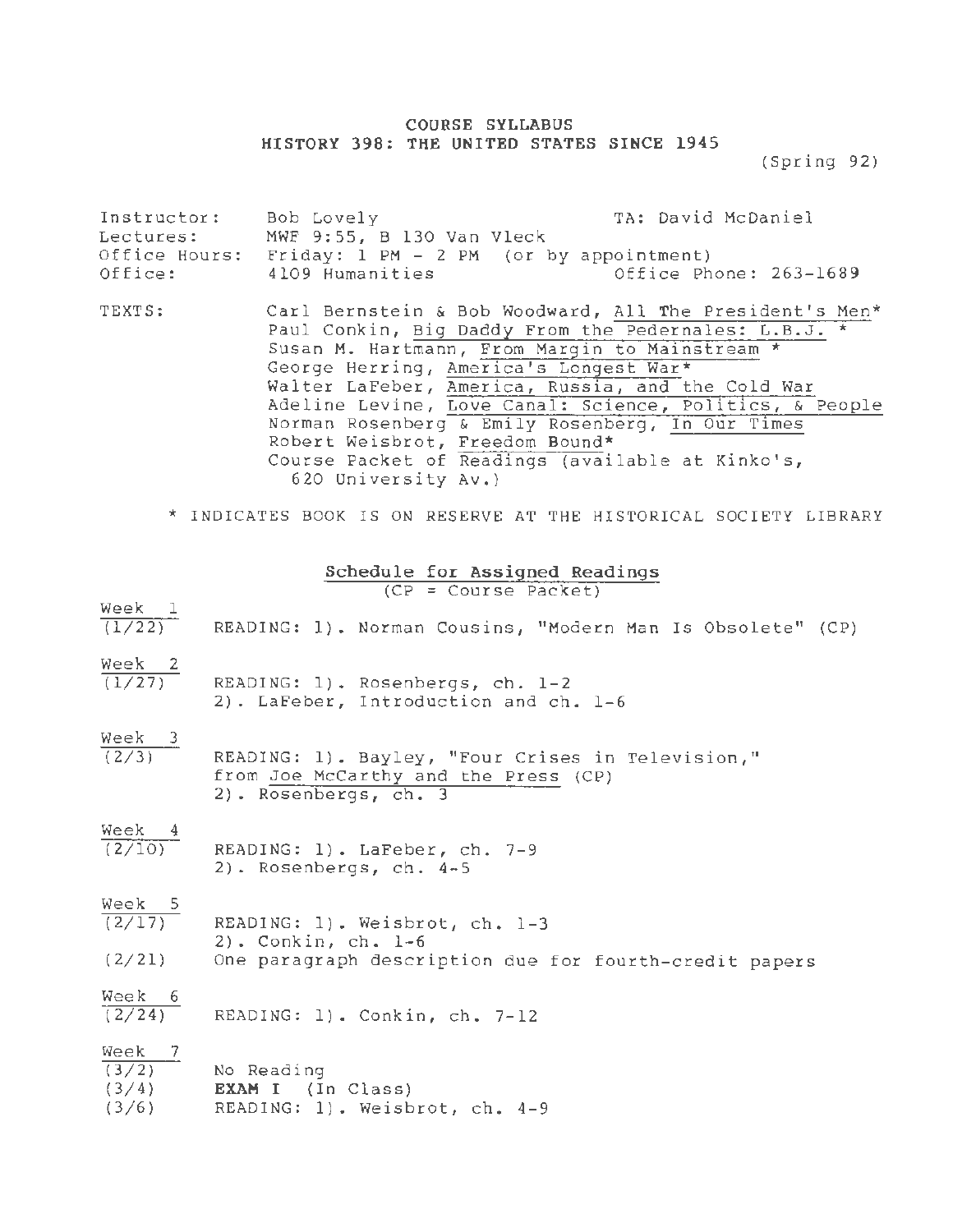| Week 8<br>(3/9)               | Spring Recess                                                                                                                                                                                                           |                   |
|-------------------------------|-------------------------------------------------------------------------------------------------------------------------------------------------------------------------------------------------------------------------|-------------------|
| Week 9<br>(3/16)              | READING: 1). Herring, ch. 1-4<br>$2)$ . Rosenbergs, ch. 6-7                                                                                                                                                             |                   |
| Week 10<br>$\frac{1}{(3/23)}$ | READING: 1). Herring, ch. 5-8                                                                                                                                                                                           |                   |
| $\frac{\text{Week}}{(3/30)}$  | READING: 1). Bernstein and Woodward, 1-17                                                                                                                                                                               |                   |
| Week 12<br>(4/6)              | READING: 1). Hartmann, ch. 1-7<br>2). Rosenbergs, ch. 8-9                                                                                                                                                               |                   |
| Week 13                       | $(4/13)$ No Reading<br>$(4/15)$ <b>EXAM II</b> (In Class)<br>(4/17) READING: 1). Rachel Carson, "Indiscriminately From the<br>Skies," from Silent Spring (CP)<br>2). Thomas R. Dunlap, "Storm Over Silent Spring," (CP) |                   |
| Week 14<br>(4/20)             | READING: 1). Rosenbergs, ch. 10<br>2). B. Commoner, "A Reporter at Large, The Environment" (CP)                                                                                                                         |                   |
| Week 15<br>(4/27)             | READING: 1). Levine, 1-8                                                                                                                                                                                                |                   |
| Week 16                       | $\overline{(5/4)}$ READING: 1). LaFeber, ch. 10-12<br>2). Rosenbergs, ch. 11<br>(5/6) Fourth-credit research papers due                                                                                                 |                   |
|                               | FINAL EXAM: Wed. May 13, 2:45 PM.                                                                                                                                                                                       |                   |
|                               |                                                                                                                                                                                                                         |                   |
| GRADING:                      | Exam I,<br>Exam II,<br>Discussion Grade                                                                                                                                                                                 | 25%<br>25%<br>20% |

Wed. May 13, 2:45 PM

30%

Final Exam ,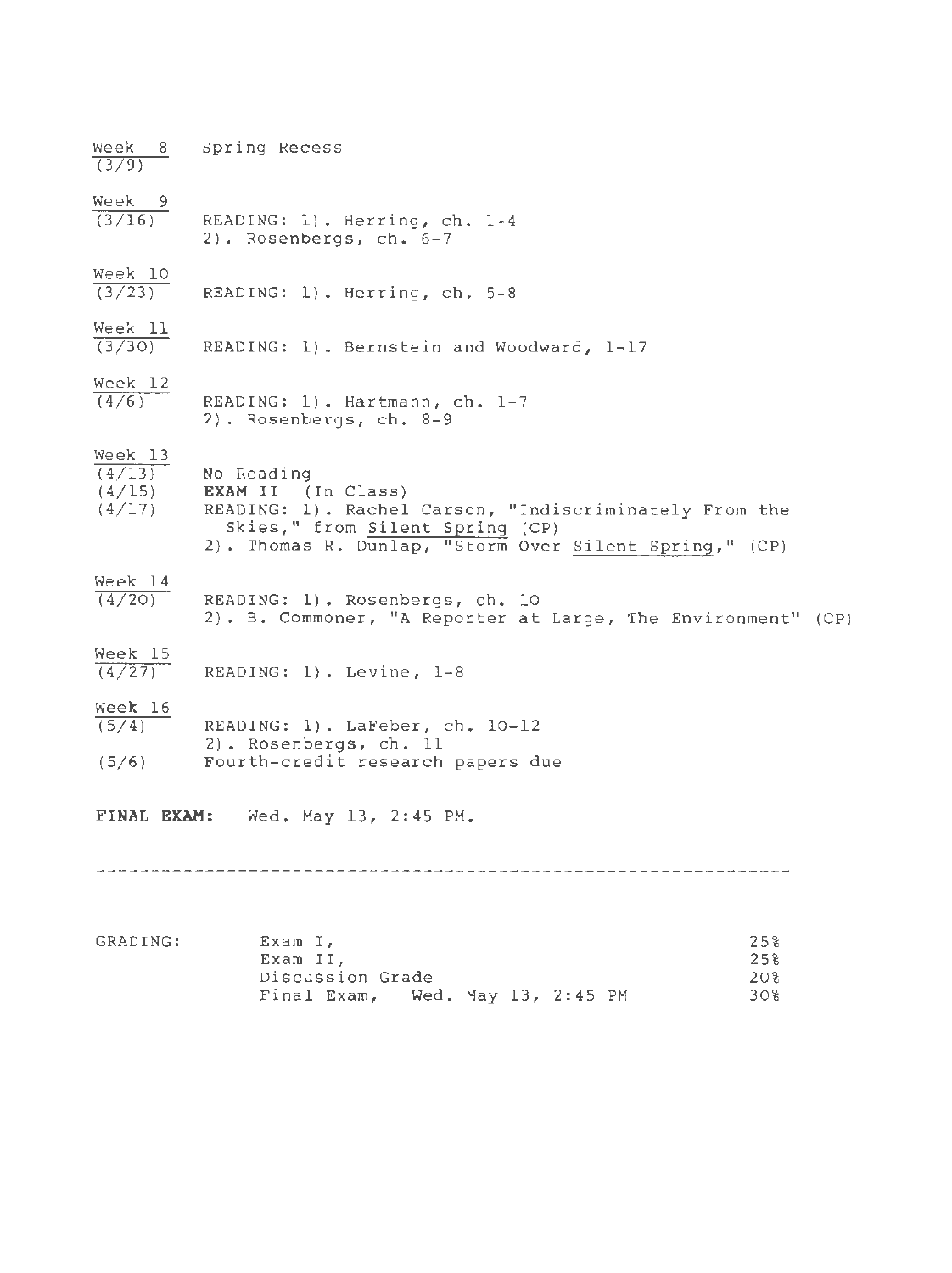## UNIVERSITY OF WISCONSIN Department of History Winter/Spring, 1990

HISTORY 398 America. 1945-Present

PROF. JOHN SHARPLESS 4110 Humanities Bldg. 263-1800

## LECTURE OUTLINE

| WEEK 1 | (Jan. 22)            | Historical Background: The Great Depression and the<br>Great War                                    |
|--------|----------------------|-----------------------------------------------------------------------------------------------------|
|        | (Jan. 24)            | Postwar Trends: An Overview                                                                         |
| WEEK 2 | (Jan. 29)            | The Truman Years: Domestic Politics and<br>International Affairs                                    |
|        | (Jan. 31)            | The Emergence of the "Cold War": 1944-1948                                                          |
| WEEK 3 | (Feb. 5)             | The American Economy; 1945-1958: The expansion of<br>Federalism and the Subsidy of the Middle Class |
|        | (Feb. 7)             | The Fifties: Stability and Promise                                                                  |
| WEEK 4 | (Feb. 12)            | American Foreign Policy in the Eisenhower Years:<br>The Dulles Brothers and America's Destiny       |
|        | (Feb. 14)            | Anti-Communism and Joe Mccarthy: "What Evil Lurks<br>in the Hearts of Men?"                         |
| WEEK 5 | (Feb. 19)            | Social Trends, 1945-1958: Family, Home, and Country<br>in the Fifties                               |
|        | (Feb. 21)            | The Demographics of Social Change: The Baby Boom<br>and Schooling in America                        |
| WEEK 6 | (Feb. 26)            | The Political Economy of Urban America                                                              |
|        | (Feb. 28)            | Social Class and Race in Age of Prosperity                                                          |
| WEEK 7 | $(Mar. 5-7)$         | The Kennedy Years: A Thousand and One Knights                                                       |
| WEEK 8 | (Mar, 12)            | It will Never Be The Same Again: 1963, looking<br>back.                                             |
|        | (Mar, 14)            | * * * * * MID-TERM EXAMINATION (IN CLASS) * * * * *                                                 |
|        |                      | (SPRING RECESS -- MARCH 17-26)                                                                      |
| WEEK 9 | $\texttt{(Mar. 26)}$ | Civil Rights and Black America, 1945-1955                                                           |
|        | (Mar. 28)            | Civil Rights and Black America, 1955-1965                                                           |